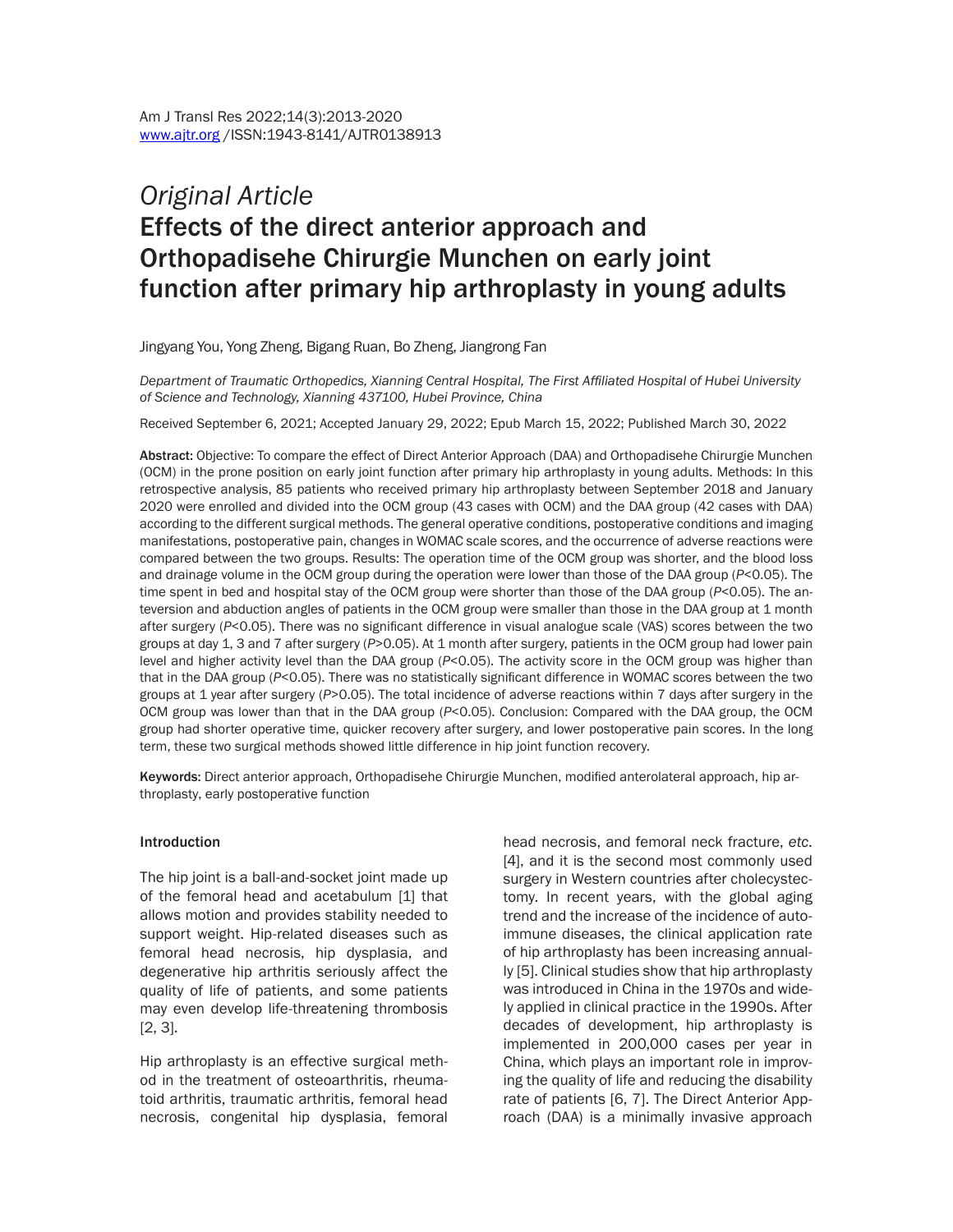developed in recent years, which is performed through the muscle interval between the tensor fasciae latae and the rectus femoris, avoiding injury of single muscle tissues by conventional surgery, and presenting the advantages of less injury and high joint stability [8]. DAA is an intermuscular approach, which simultaneously enters from different nerve planes, leading to reduced trauma to the patient and lower risk of postoperative dislocation. Since the patients are in the supine position, the surgeon can more conveniently perform fluoroscopy during the operation to master the position of the prosthesis, but the disadvantage is poor lateral exposure of the femur, which is not suitable for femoral revision surgery. Orthopadisehe Chirurgie Munchen (OCM) is a modified surgery based on DAA [9]. Compared with DAA, OCM can better expose the fracture end, allowing for easier access intraoperatively, resulting in reduced trauma to patients and lower incidence of postoperative complications, but its disadvantage is that it may cause certain damage to the external rotators, and patients may have a high probability of postoperative dislocation. There are no clinical studies comparing the advantages and disadvantages of OCM and DAA in hip arthroplasty. Therefore, this study was designed to investigate the effect of DAA and OCM in the prone position on early joint function after primary hip arthroplasty in young adults. It was found that compared with DAA, OCM had a shorter operative time and faster recovery of hip function in the early stage, but there was little difference between the two methods in the long term.

## Materials and methods

## *General data*

In this retrospective analysis, 85 patients underwent primary hip arthroplasty in our hospital between September 2018 and January 2020 were enrolled and divided into the OCM group (43 cases with OCM) and the DAA group (42 cases with DAA) according to the different surgical methods.

*Inclusion criteria:* (1) patients who received primary hip arthroplasty; (2) patients without previous history of hip surgery; (3) patients with good hip mobility; and (4) patients with complete medical records. The study was approved by the ethics committee of Xianning Central Hospital (No. NCT02359634).

*Exclusion criteria:* (1) patients combined with active infections; (2) patients combined with psychiatric disorders; (3) patients combined with malignant tumors; (4) patients combined with malignant tumors; (5) patients combined with serious medical diseases; (6) patients combined with coagulation disorders; (7) patients combined with autoimmune system disorders; (8) patients who received long-term treatment with corticosteroids; (9) patients combined with spinal disorders affecting lower limb activities; and (10) patients with body mass index (BMI) >30 kg/m2.

## *Intervention method*

All patients received routine preoperative X-ray examination to determine the size of the acetabulum and femoral prosthesis as well as the level of femoral neck osteotomy. Patients underwent preoperative routine skin preparation and catheter indwelling, and general or spinal anesthesia was performed depending on the patient's condition. The patients in the DAA group were placed in a lateral position after anesthesia, and incisions were made on the lower lateral sides of the anterior superior iliac spine. The skin and tissue were cut layer by layer. The fascia latae and the underlying muscles were separated, and the rectus femoris and fascia latae were separated, followed by exposing the joint capsule, removing the femoral head and fractured neck after opening the joint capsule. The acetabulum was polished to create fresh blood leakage, and the hip joint was reset after femoral head prosthesis. The stability of the hip joint as well as the level of flexion and extension was checked. The incision was sutured after placement of the negative pressure drainage tube. In the OCM group, an incision of 8 cm in length was made 6 cm behind the anterior superior iliac spine toward the most prominent point of the greater trochanter, and the muscles and deep fascia were cut layer by layer. The interval between the platysma and gluteus medius was opened at the front edge of the gluteus medius, and the femoral head and neck were removed after the sac was incised. The drainage tube was placed after the prosthesis was implanted, the incision was sutured, and routine antibacterial treatment was performed after surgery.

## *Outcome measurements*

*Primary indicators:* (1) Postoperative imaging performance. The anteversion and abduction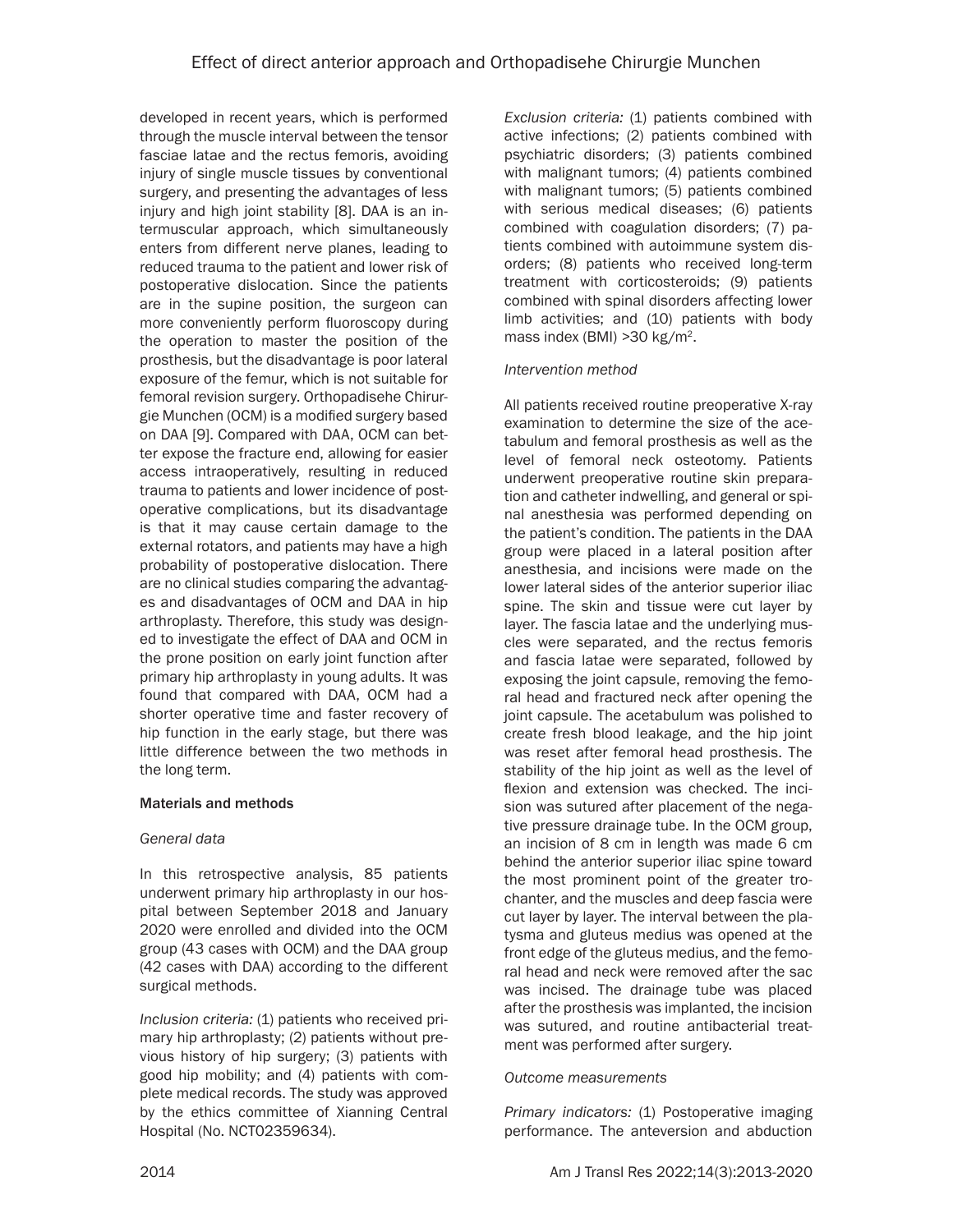angles at 1 month postoperatively were measured. The abduction angle is the angle between the highest point of acetabular margin and the lowest point of superior pubic ramus and ischial tuberosity. Anteversion angle: After the prosthesis was installed and reduced, the anterior and posterior positions of the hip were examined by X-ray to obtain the elliptical metal ring or metal cup arc. The maximum diameter of the ellipse formed by the cup was measured. Starting from the midpoint of the maximum diameter, a vertical line was made to the arc surface or the ellipse orbit. The distance between the intersection point and the midpoint was set to r, and the minimum diameter of the ellipse was set to d. The angle between the cup plane and the sagittal plane was calculated according to the law of sines. (2) Preoperative and postoperative WOMAC scale [11] scores. The WOMAC scale was used to assess the joint function of patients at multiple time points, including before surgery, at postoperative 1 month, 6 months and 12 months, respectively. The WOMAC scale included three dimensions of pain, stiffness, and joint function, with a total of 24 items. A score of <80 indicated mild symptoms, 80-120 indicated moderate symptoms, and >120 indicated severe symptoms. (3) Incidence of perioperative adverse reactions. The incidence of perioperative adverse events such as femoral nerve injury, prosthesis sinking and thrombosis were compared between the two groups.

*Secondary indicators:* (1) General surgical condition. Three indicators of general surgical condition including operative time, intraoperative blood loss and postoperative drainage were recorded. (2) Postoperative condition. Time spent in bed, hospital stay, and C-reactive protein (CRP) level at postoperative day 3 were recorded and measured. (3) Postoperative pain level. Visual analog scale (VAS) score was used to evaluate the pain level of patients at day 1, 3 and 7 postoperatively [10] (ranging 0-10, with a score of 0 representing no pain and 10 representing severe pain, and the subject reported a score to represent his or her pain level based on his or her condition).

## *Statistical methods*

SPSS 22.0 statistical software was adopted for data analysis. Measurement data were expressed as (mean ± standard deviation). T-test was used for inter-group comparison of data conforming to a normal distribution, whereas Mann-Whitney U-test was applied for data with variance inconsistency. Chi-square test was used for inter-group comparison of counting data. To analyze the differences among multiple time points in the two groups, variance of analysis followed with LSD test was performed. The difference was considered statistically significant when *P*<0.05. GraphPad Prism 8.3 was used for illustrating figures [12].

# **Results**

## *Comparison of baseline data*

Baseline data such as gender, age, weight, BMI, and lesion type showed no statistically significant difference between the two groups (*P*>0.05), suggesting that the two groups were comparable (Table 1).

## *Comparison of the general surgical conditions*

Patients in the OCM group had shorter operation time and lower intraoperative blood loss and drainage than those in the DAA group (*P*<0.05), suggesting that OCM surgery caused less damage to patients (Figure 1).

## *Comparison of the postoperative conditions*

Patients in the OCM group had shorter time spent in bed and hospital stay than those in the DAA group (*P*<0.05). However, the difference in postoperative CRP levels was not statistically significant between the two groups (*P*>0.05), suggesting that the OCM group had a faster postoperative recovery, but the difference in postoperative inflammatory response was not statistically significant between the two groups (*P*>0.05) (Figure 2).

## *Comparison of postoperative imaging results*

The anteversion and abduction angles of patients in the OCM group were smaller than those in the DAA group (*P*<0.05), suggesting that the level of joint movement in the DAA group was better than that in the OCM group in a short time after surgery (Figures 3 and 4).

## *Comparison of postoperative pain levels*

The difference in VAS scores was not statistically significant between the two groups at day 1, 3 and 7 after surgery (*P*>0.05), suggesting that there was no significant difference in the postoperative pain levels between the two groups (Figure 5).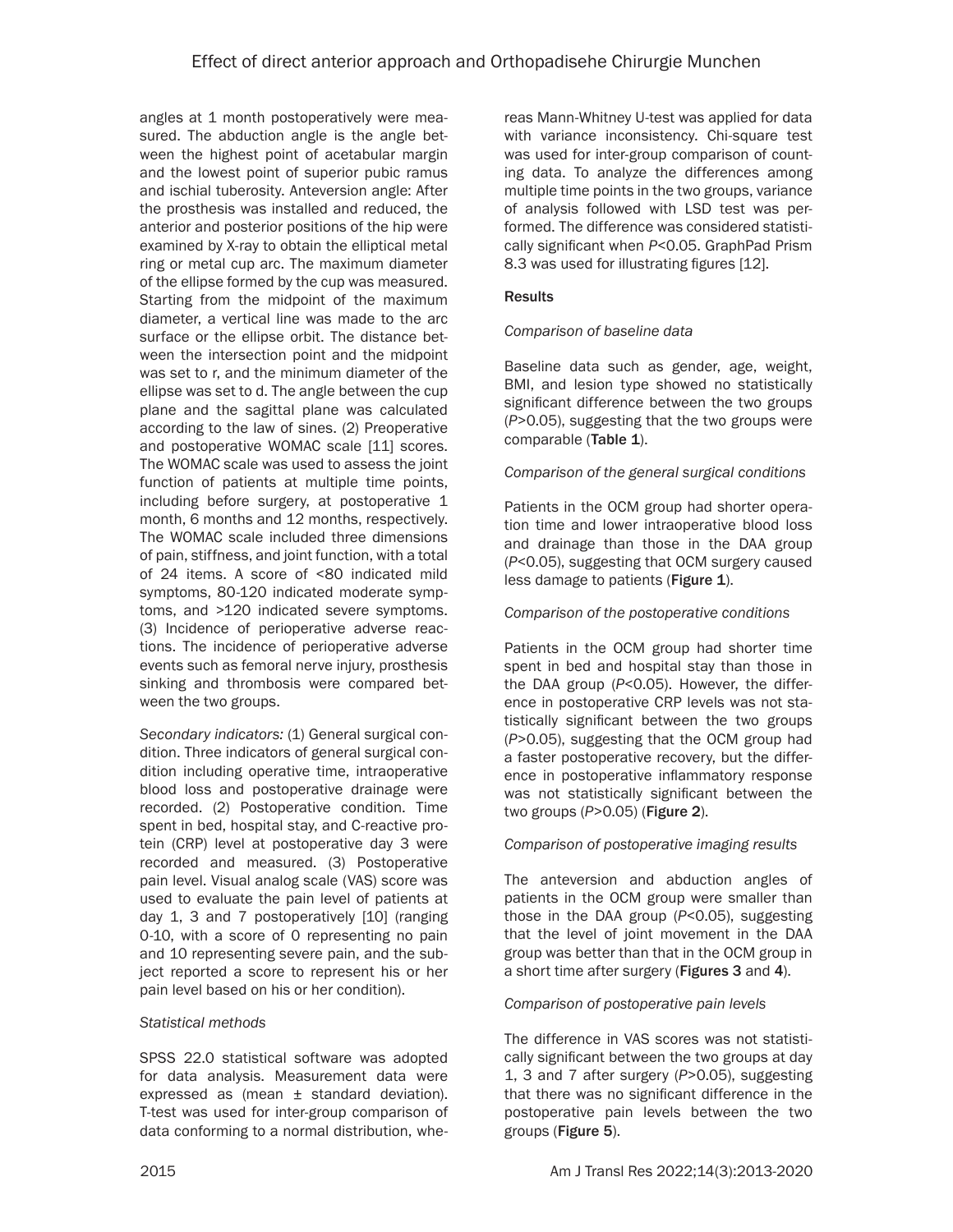| Baseline data                         |                                   | OCM group<br>$(n=43)$ | DAA group<br>$(n=42)$       | $t/X^2$     | P     |
|---------------------------------------|-----------------------------------|-----------------------|-----------------------------|-------------|-------|
| Gender                                | Male                              | 26                    | 27                          | 0.132       | 0.716 |
|                                       | Female                            | 17                    | 15                          |             |       |
| Mean age (Y)                          |                                   |                       | 30.29±2.11 30.34±1.98 0.113 |             | 0.91  |
| Mean weight (kg)                      |                                   |                       | 70.19+2.39 69.98+3.01 0.357 |             | 0.722 |
| Mean body mass index $(kg/m2)$        |                                   |                       | 22.08±2.10 22.03±1.98 0.113 |             | 0.91  |
| Lesion type                           | Femoral head necrosis             | 3                     | 4                           | 0.334 0.716 |       |
|                                       | Hip dysplasia                     | 13                    | 14                          |             |       |
|                                       | Fracture of the neck of the femur | 20                    | 19                          |             |       |
|                                       | <b>Femoral arthritis</b>          | 7                     | 5                           |             |       |
| With or without medical insurance Yes |                                   | 40                    | 40                          | 0.188       | 0.664 |
|                                       | None                              | 3                     | 2                           |             |       |

Table 1. Comparison of baseline data (*χ* ± *s*)/[n (%)]



Figure 1. Comparison of general surgical conditions. A: Operative time; B: Intraoperative blood loss; C: Drainage. #*P*<0.05 compared with DAA group. t test was adopted.



Figure 2. Comparison of postoperative conditions. A: The time spent in bed; B: Hospital stay; C: CRP levels. #*P*<0.05 compared with DAA group. t test was adopted.

#### *Comparison of preoperative and postoperative WOMAC scale scores*

The difference in WOMAC scores was not statistically significant between the two groups before surgery (P>0.05). At 1 month after surgery, the pain score of the OCM group was lower and the level of mobility was higher than that of the DAA group (*P*<0.05). At 6 months after surgery, the score of the OCM group was higher than that of the DAA group (*P*<0.05). At 1 year after surgery, there was no significant difference between the two groups in each item of WOMAC scale (*P*>0.05) (Figure 6).

## *Comparison of the incidence of adverse reactions*

The total incidence of adverse reactions such as femoral nerve injury and limb subsidence was 6.98% in the OCM group and 23.81% in DAA group at postoperative day 7, and the difference in the total incidence of adverse events between the two groups was statistically significant (*P*<0.05) (Figure 7).

## **Discussion**

The incidence of hip diseases such as hip osteoarthritis,

femoral head necrosis, and femoral neck fracture is increasing in recent years [13]. Studies have analyzed that the reason may be related to the aging trend of society [14], and high incidence in young patients may be related to immune disorders and genetic factors [15]. Hip diseases can significantly affect the daily life of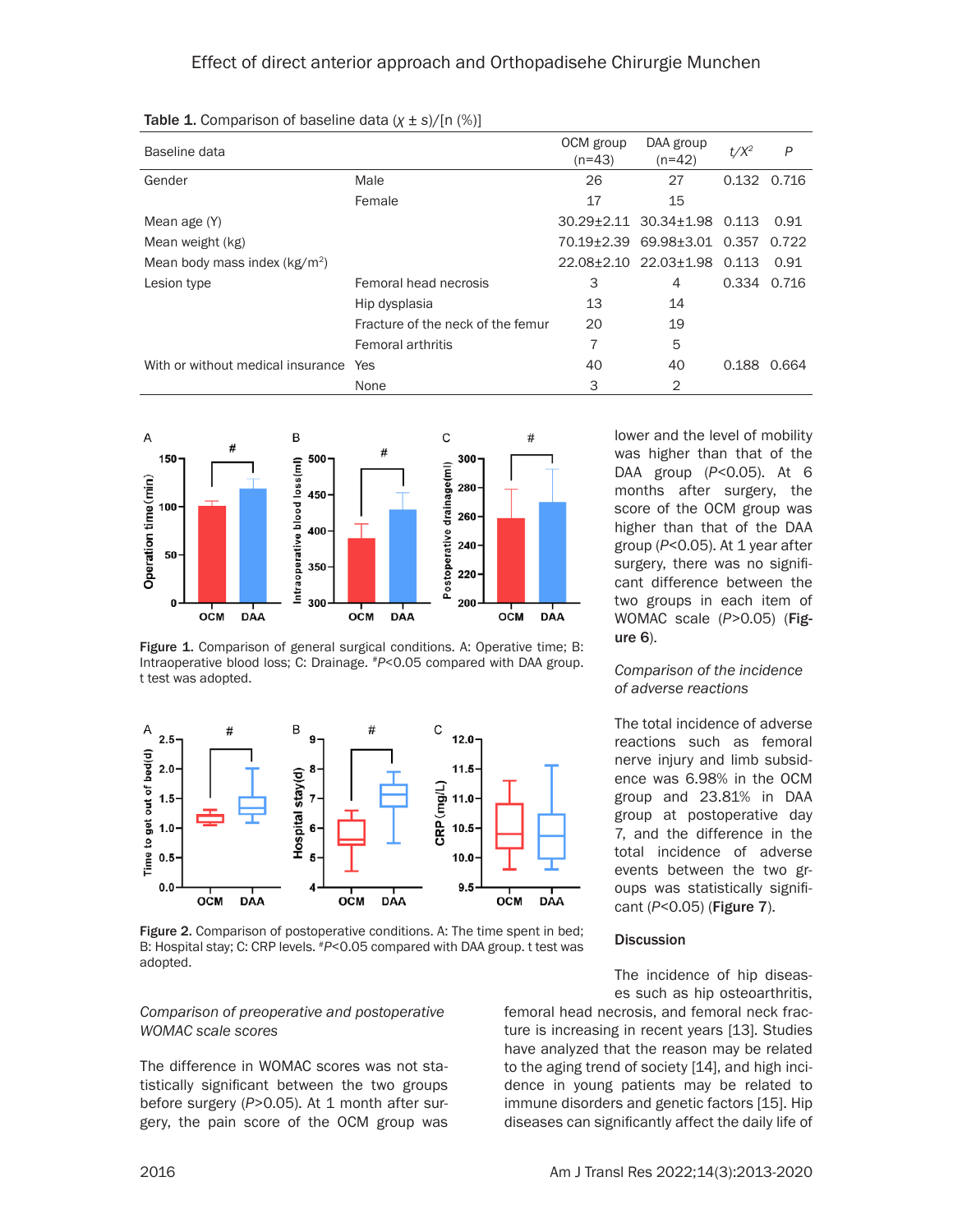

Figure 3. Comparison of postoperative imaging. A: Anteversion angle; B: Abduction angle. #*P*<0.05 compared with DAA group. t test was adopted.

patients, and even lead to limb deformity or disability in severe cases. Therefore, early intervention is recommended [3]. Currently, surgery is the main clinical treatment for hip diseases, and total hip arthroplasty has a definite curative effect, but some data show that its success rate is only about 80%, which may be associated with the surgical approach [16]. DAA and OCM are common in total hip arthroplasty. DAA is a modification of the Smith-Petersen approach, which enters through tensor fascia latae, sartorius muscle and rectus femoris muscle during the operation without cutting muscle tissue, while preserving joint capsule and external rotators, which greatly reduces the incidence of postoperative joint dislocation [17]. OCM is a modification of DAA, and the approach is between the gluteus medius and the broad fascial tensor fasciae, which also eliminates the muscle being cut and preserves joint capsule and tendons, leading to faster postoperative recovery [18].

In this research, it was found that patients in the OCM group had shorter operation time, time spent in bed, and hospital stay than those in the DAA group, and intraoperative blood loss as well as drainage in the OCM group were lower than those in the DAA group, which was in line with the findings of other scholars. Similarly, studies have confirmed that OCM surgery is performed based on DAA surgery, which is an emerging minimally invasive surgical approach, avoiding damage to muscle tissue compared with the conventional surgery, resulting in faster postoperative recovery and higher joint stability [19, 20]. Another comparative study of patients undergoing DAA surgery and those undergoing the conventional posterolateral approach (PA) showed that patients with DAA had significantly smaller intraoperative incision, lower the postoperative complication rate, and lower Harris score of the hip at 1 month after surgery than those with PA; and the scholars believed that DAA could minimize the damage to soft tissues and did not damage the hip capsule, which resulted in a lower rate of joint dislocation and shorter recovery time [21]. The results of this study confirmed that patients in the OCM group had significantly shorter postoperative hospital stay, and the imaging examination conducted 1 month after surgery also showed that the postoperative anteversion and abduction angles of patients in the OCM group were smaller than those of patients in the DAA group, which is a common clinical indicator of hip joint stability in clinic, and this result confirmed that the postoperative joint stability of patients in the OCM group was better, and their risk of joint dislocation would be lower. This is different from the research results of the above scholars. The authors of the present study attributed it to the fact that DAA is improved on the basis of PA, which has the advantages of less injury and faster postoperative recovery, while OCM is developed on the basis of DAA, which is further modified compared with DAA, so it has greater advantages in terms of surgical injury and impact on joint function [22]. At the same time, OCM patients had a faster postoperative rehabilitation process, which may be related to reduced trauma to the patient during the operation on the one hand, and on the other hand, it may also be related to the higher joint stability of the patients after OCM, thus speeding up the rehabilitation process. However, the authors of this article believed that OCM also has some disadvantages. For example, OCM is more difficult to operate and requires a higher level of the operator, and it is not suitable for some obese patients with abnormal hip joint. Therefore, it should be chosen dialectically in clinic [23].

The findings showed that the difference in VAS scores was not statistically significant between the two groups at day 1, 3 and 7 after surgery, which was probably due to the fact that both surgeries were invasive, and the follow-up time was too short. This is evidenced by the fact that the OCM group scored lower than the DAA group on the WOMAC scale at 1 month postoperatively, suggesting that OCM had a higher advantage over DAA at 1 month postoperative-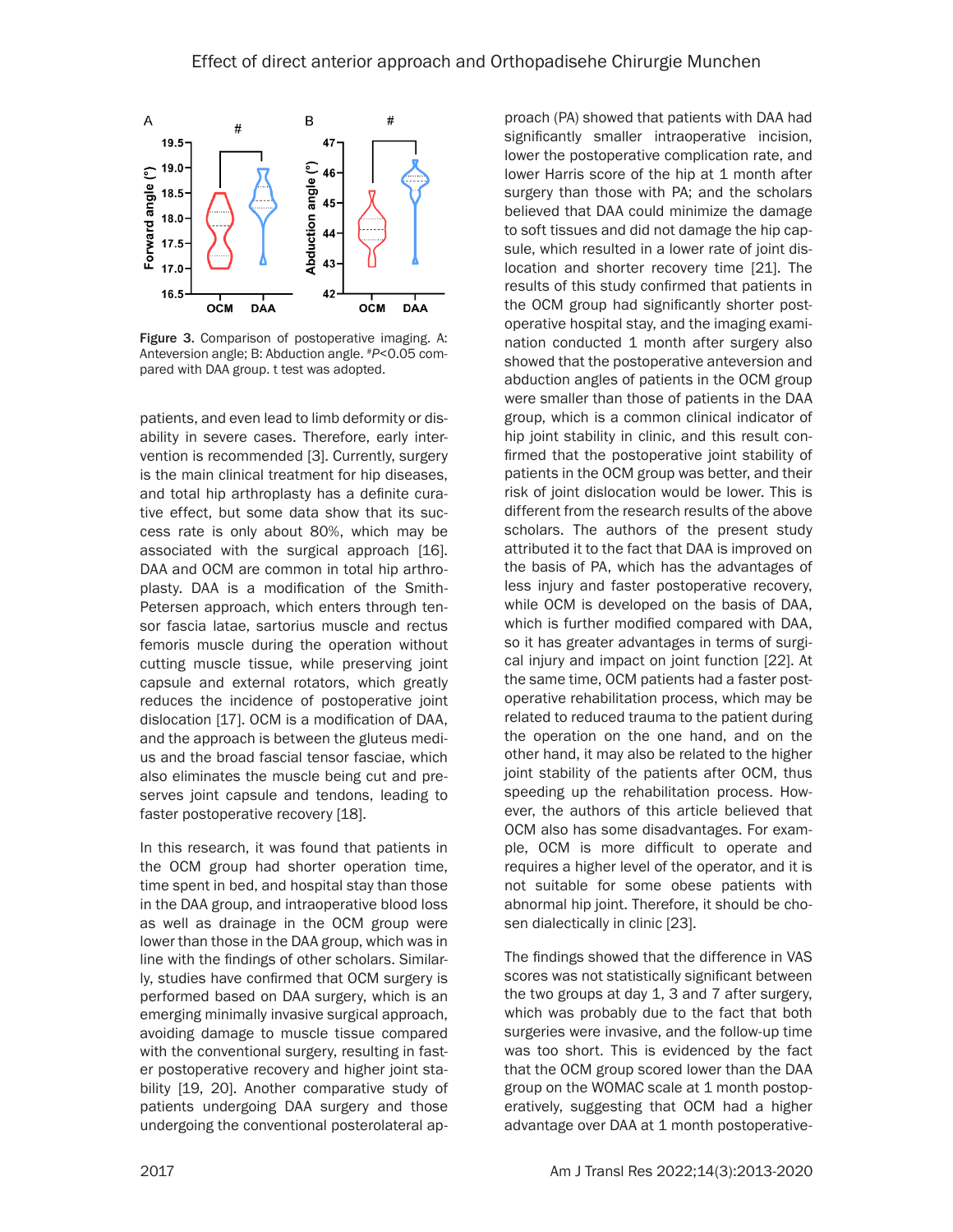

Figure 4. Preoperative and postoperative images of patients in DAA and OCM groups. A: Image of DAA group before surgery; B: Image of OCM group before surgery; C: Image of DAA group after surgery; D: Image of OCM group after surgery.



Figure 5. Comparison of postoperative pain levels. Variance of analysis was adopted, followed by LSD test.

ly, and patients with OCM surgery had less postoperative pain and better recovery than those with DAA. Patients in the OCM group had better joint mobility than those in the DAA group in a short time after surgery, as mentioned in studies by other researchers [24]. A controlled study of 80 patients with hip arthroplasty showed that Harris scores in the OCM group were significantly higher than those in the DAA group at postoperative 3 and 6 months (86.63±1.69 vs. 80.78±4.30) (96.19±3.22 vs. 91.28±4.01) [25], which was similar to the results of the present study. The reasons may be attributed to the fact that OCM surgery causes less damage to the soft tissues and preserves the intact structure of the joint capsule as well as the tendons, which is reflected in the difference in the postoperative compli-

cation rate between the two groups. At 12 months after surgery, there was little difference between DAA and OCM in terms of hip function, and the reason may be that the long term joint function is not only related to the surgical procedure, but also closely related to the rehabilitation process and lifestyles of the patients.

The innovation of this study was the comparison of two new hip arthroplasty approaches, DAA and OCM, and the analysis of the immediate and long-term effects on the hip function of patients. The limitation of this study was that on the one hand, it did not

explore the effects of different rehabilitation measures and lifestyle habits on joint function, and the results may have some bias; on the other hand, the two surgical procedures were evaluated only from objective indicators in this study, and the specific postoperative experience, satisfaction and other aspects were not quantitatively evaluated from the perspective of the patient, which deviated from the theme of patient-centeredness; third, the relatively small number of included cases in young patients and the relatively simple cause of the disease may also have a certain impact on the findings. The above-mentioned shortcomings will be improved in the next step, thereby providing more detailed data support for this research.

In conclusion, compared with the DAA group, the OCM group had shorter operative time, faster recovery and lower postoperative pain scores, but the difference in hip function between the patients receiving these two procedures was not significant in the long term.

#### Disclosure of conflict of interest

#### None.

Address correspondence to: Jiangrong Fan, Department of Traumatic Orthopedics, Xianning Central Hospital, The First Affiliated Hospital of Hubei University of Science and Technology, No. 228,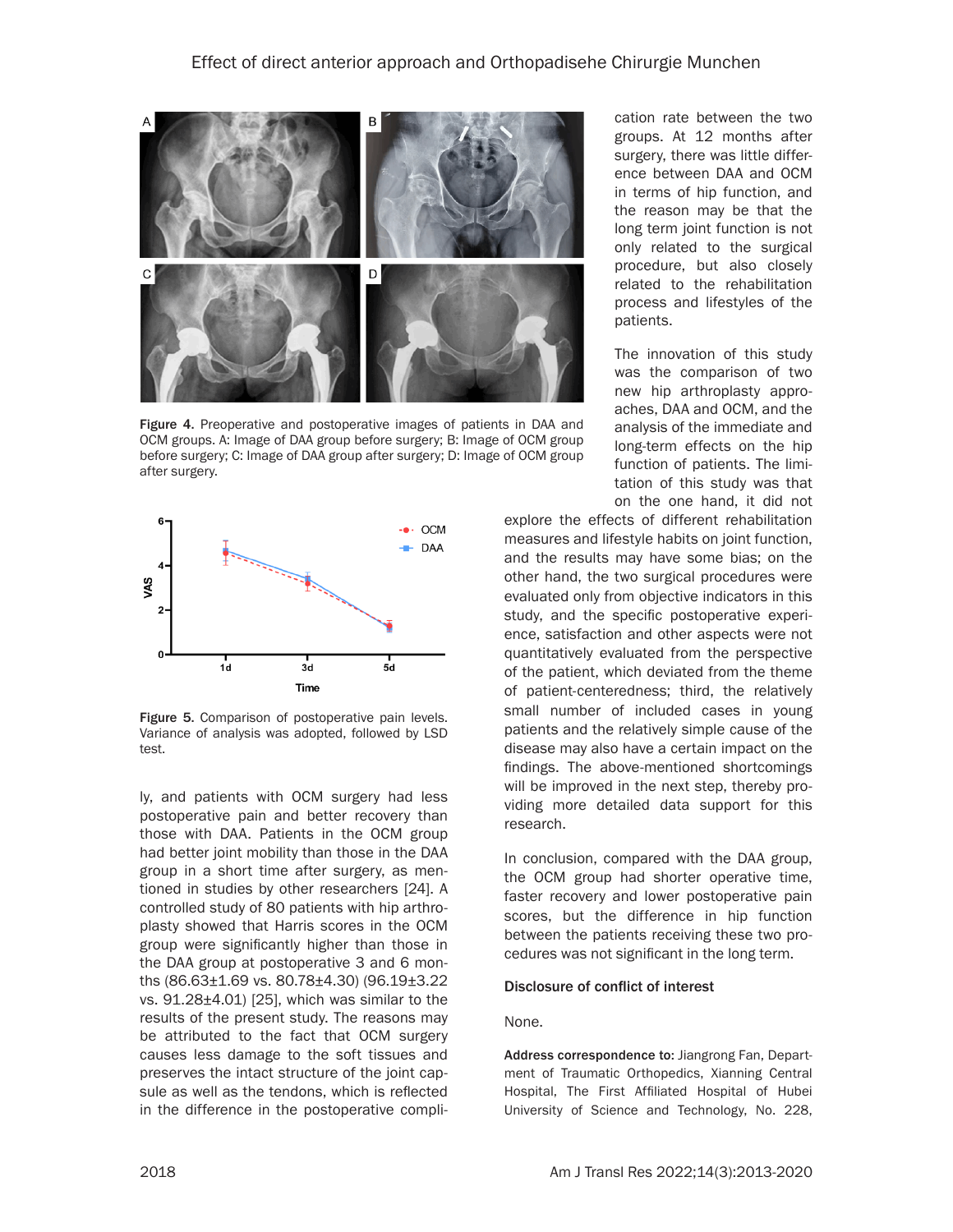

Figure 6. Comparison of preoperative and postoperative WOMAC scale scores. A: Pain scores; B: Stiffness scores; C: Activity scores. #*P*<0.05 compared with DAA group. Variance of analysis was adopted, followed by LSD test.



Figure 7. Comparison of the incidence of adverse reactions. A: OCM group; B: DAA group. Chi-square test was adopted.

Jingui Road, Xian'an District, Xianning 437100, Hubei Province, China. Tel: +86-0715-8896187; E-mail: [yke86k@163.com](mailto:yke86k@163.com)

#### References

- [1] Ferguson RJ, Palmer AJ, Taylor A, Porter ML, Malchau H and Glyn-Jones S. Hip replacement. Lancet 2018; 392: 1662-1671.
- [2] Harper TAM. INNOPLANT total hip replacement system. Vet Clin North Am Small Anim Pract 2017; 47: 935-944.
- [3] Li M and Glassman A. What's new in hip replacement. J Bone Joint Surg Am 2019; 101: 1619-1627.
- [4] Galakatos GR. Direct anterior total hip arthroplasty. Mo Med 2018; 115: 537-541.
- [5] Wareńczak A and Lisiński P. Does total hip replacement impact on postural stability? BMC Musculoskelet Disord 2019; 20: 229.
- [6] Gabbert T, Filson R, Bodden J and Coppola C. Summary: NAON's best practice guideline, total hip replacement (arthroplasty). Orthop Nurs 2019; 38: 4-5.
- [7] Hummel D. Zurich cementless total hip replacement. Vet Clin North Am Small Anim Pract 2017; 47: 917-934.
- [8] Schiller TD. Biomedtrix total hip replacement systems: an overview. Vet Clin North Am Small Anim Pract 2017; 47: 899-916.
- [9] Xu SG. Discussion on hip replacement. Zhongguo Gu Shang 2020; 33: 991-994.
- [10] HIP ATTACK Investigators. Accelerated surgery versus standard care in hip fracture (HIP ATTACK): an international, randomised, controlled trial. Lancet 2020; 395: 698-708.
- [11] Wright AR, Richardson AB, Kikuchi CK, Goldberg DB, Marumoto JM and Kan DM. Effectiveness of accelerat-

ed recovery performance for post-ACL reconstruction rehabilitation. Hawaii J Health Soc Welf 2019; 78: 41-46.

- [12] Berg U, Berg M, Rolfson O and Erichsen-Andersson A. Fast-track program of elective joint replacement in hip and knee-patients' experiences of the clinical pathway and care process. J Orthop Surg Res 2019; 14: 186.
- [13] Peeters CM, Visser E, Van de Ree CL, Gosens T, Den Oudsten BL and De Vries J. Quality of life after hip fracture in the elderly: a systematic literature review. Injury 2016; 47: 1369-1382.
- [14] Masaracchio M, Hanney WJ, Liu X, Kolber M and Kirker K. Timing of rehabilitation on length of stay and cost in patients with hip or knee joint arthroplasty: a systematic review with meta-analysis. PLoS One 2017; 12: e0178295.
- [15] Lu M and Phillips D. Total hip arthroplasty for posttraumatic conditions. J Am Acad Orthop Surg 2019; 27: 275-285.
- [16] Hansen TB, Gromov K, Kristensen BB, Husted H and Kehlet H. Fast-track hip arthroplasty. Ugeskr Laeger 2017; 179: V03170252.
- [17] Meermans G, Konan S, Das R, Volpin A and Haddad FS. The direct anterior approach in total hip arthroplasty: a systematic review of the literature. Bone Joint J 2017; 99-b: 732-740.
- [18] Falez F, Papalia M, Favetti F, Panegrossi G, Casella F and Mazzotta G. Total hip arthroplasty instability in Italy. Int Orthop 2017; 41: 635- 644.